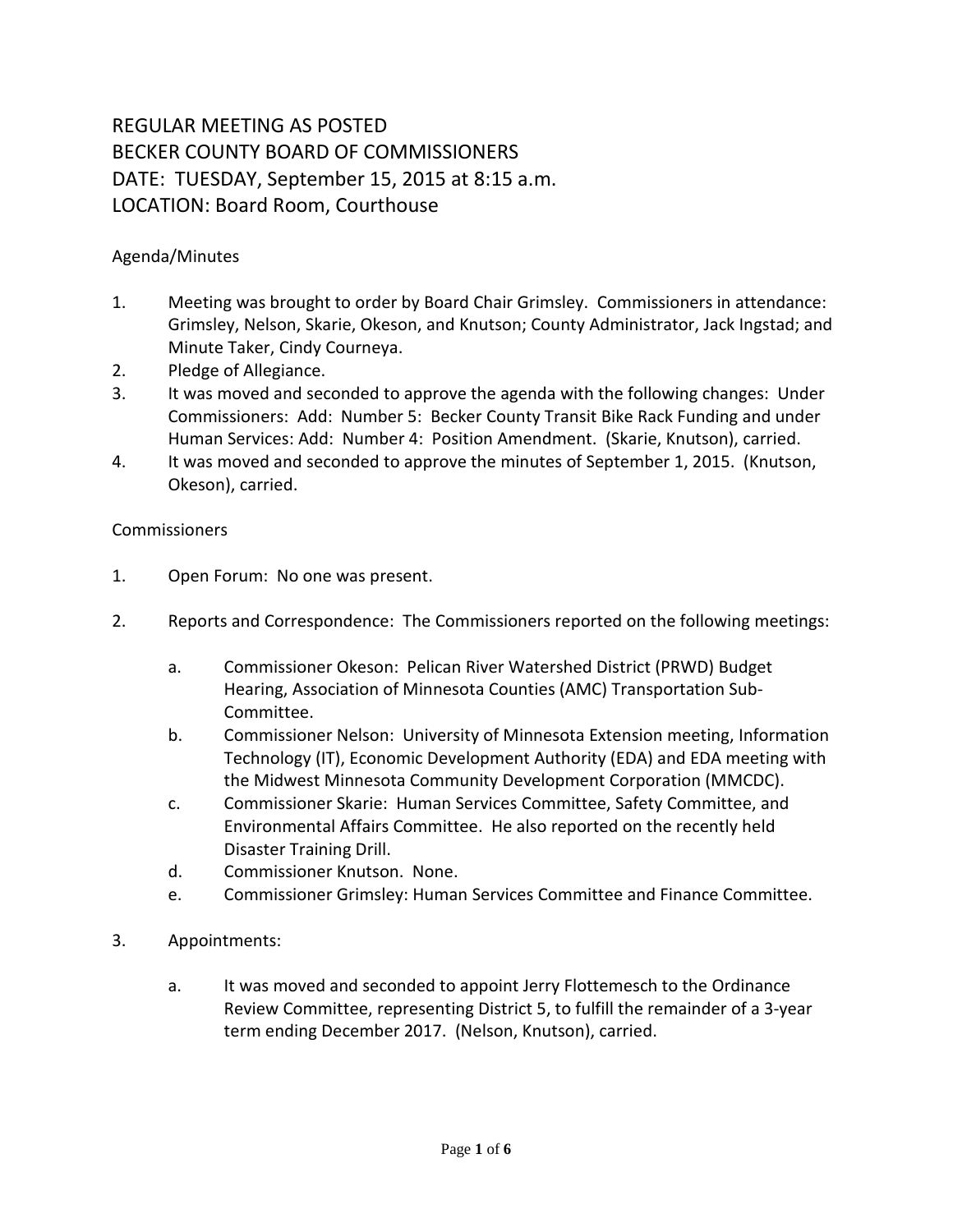- 4. Budget Discussion: County Administrator, Jack Ingstad, presented.
	- a. Mr. Ingstad provided a brief summary and update on the 2016 proposed budget, along with a revised resolution and a hand-out with information outlining Becker County's levy budget comparisons for 2016, based on current budget numbers received from accounting staff. Discussion followed.
	- b. It was moved and seconded to approve Resolution 09-15-2A, to approve setting the proposed Becker County maximum tax levy for 2016 at \$19,372,550, representing a 2.94% increase, with it noted that the final levy for 2016 cannot exceed this proposed max levy amount, however, it may be decreased, and to also approve setting the date and time of the budget hearing for December 1, 2015 at 6:01 p.m. in the Board Room of the Courthouse. (Nelson, Knutson), carried. It was also noted that the final levy will be established before December 31, 2015.
	- c. It was moved and seconded to approve Resolution 09-15-2B, to approve the Housing and Redevelopment Authority preliminary maximum tax levy in the amount of \$160,748.00 for the 2016 budget, for the purpose of funding housing and economic related activities of the Becker County Economic Development Authority. (Nelson, Knutson), carried.
- 5. Becker County Transit Bike Rack Funding Approval: Guy Fischer presented:
	- a. It was moved and seconded to approve and accept the PartnerSHIP 4 Health Grant Award in the amount of \$1,781.00, for one (1) new, two-bike, Bike Rack, to be mounted on the front of one of the Becker County Transit buses, as presented. (Okeson, Skarie), carried.

Finance Committee: Mary Hendrickson presented:

- 1. It was moved and seconded to approve the Regular Claims, Auditor's Warrants, and Over 90-Day Claims as follows:
	- a. Auditor's Warrants (Tuesday Bills):
		- i.  $09/02/2015$  in the amount of \$5,644.66.
	- b. Over 90-Day Claims (RAC Meeting Charges for the following):
		- i. Del Bergseth: \$49.54;
		- ii. Dennis Hopman: \$41.35;
		- ii. Steve Lindow: \$131.20;
		- iv. Hank Ludtke: \$79.20;
		- v. Karen Mulari: \$113.40;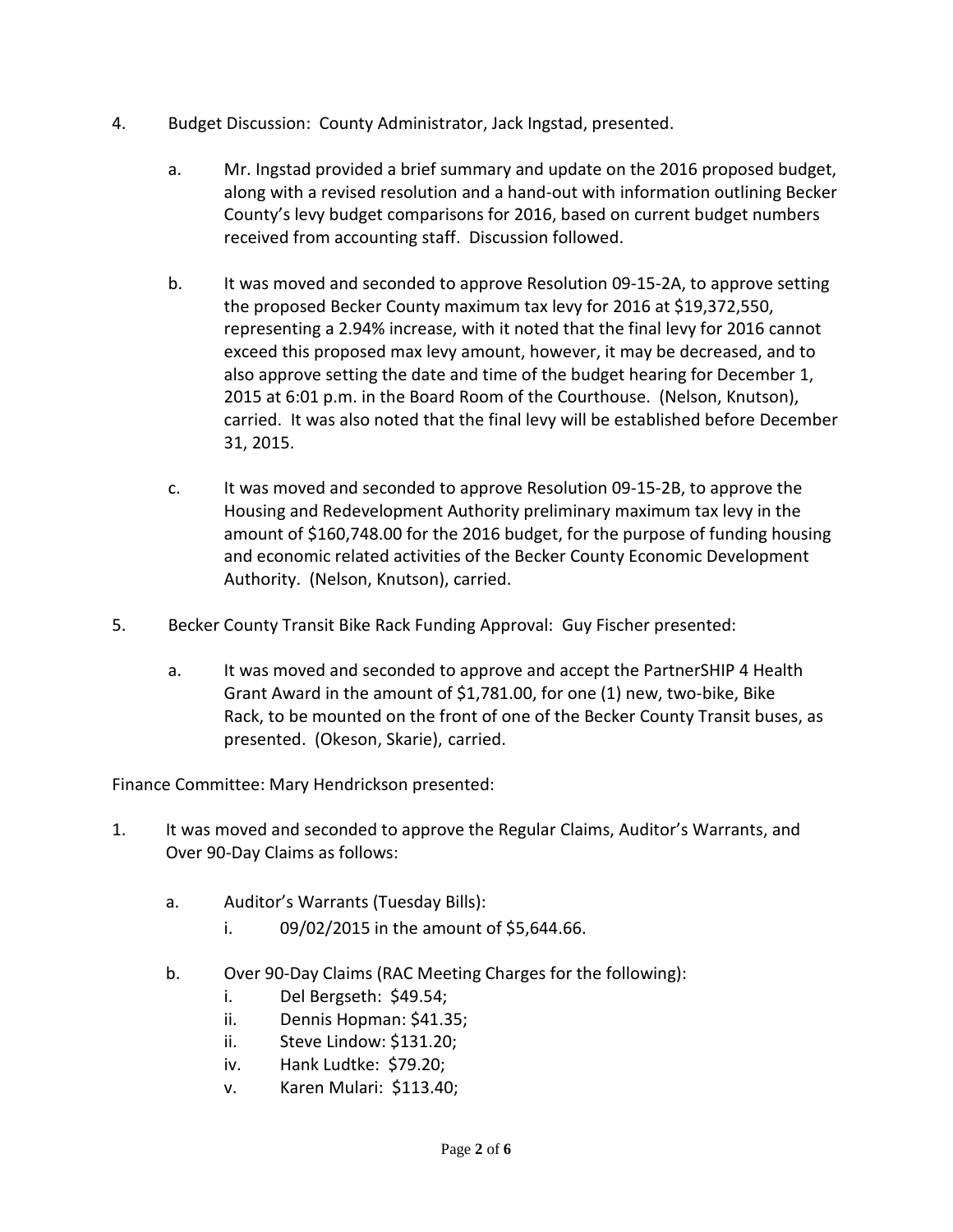- vi. Lonnie Neuner: \$89.46;
- vii. Katherine Warren: \$49.50;

Committee Expense Reimbursements were just received for a total of \$553.65.

- c. Over 90-Day Claims Continued: (Other)
	- a. Nardini, in the amount of \$2,948.00, second payment after invoice correction.
	- b. Melanie Wahlberg, in the amount of \$16.47, new employee small amounts.

(Nelson, Okeson, carried.)

2. It was moved and seconded to move forward with a DWI Court Professional Services Agreement (PSA)/Surveillance Compliance Officer, and to provide their own auto insurance at the minimum coverage of \$250,000 per person and \$500,000 per occurrence. (Nelson, Grimsley), carried.

Sheriff: Sheriff Todd Glander and Chief Deputy, Shane Richards, presented:

- 1. It was moved and seconded to approve Resolution 09-15-2G, as presented, to approve the MN Department of Corrections/Becker County, Sentencing to Service Program Joint Powers Agreement (JPA) for the Becker County Jail, effective July 1, 2015 through June 30, 2017, and to authorize the Board chair to sign said agreement. (Okeson, Knutson), carried.
- 2. It was moved and seconded to approve Resolution 09-15-2H, as presented, to approve entering into a grant agreement with the MN Department of Natural Resources, Division of Enforcement, for Off-Highway Vehicle (OHV) Enforcement, effective August 15, 2015 through June 30, 2017, with the grant amount total at \$17,214.00; and to authorize the County Sheriff to execute the agreement and for the Board Chair and County Administrator to sign said agreement on behalf of Becker County. (Knutson, Okeson), carried.
- 3. It was moved and seconded to approve Resolution 09-15-2C, to reorganize the Jail's part-time staff by creating a Variable Hour Correctional Officer group by moving the three .42 FTE budgeted part-time Correctional Officer positions into the "group" for a total of 50.4 hours per week and hiring up to three (3) additional staff members to cover these variable hours. (Nelson, Okeson), carried.
- 4. It was moved and seconded to approve the purchase of equipment as presented, for use in Towards Zero Deaths (TZD) Enforcement, and to accept the low quotes for a total amount of \$5,726.78, which is covered by TZD ½ Grant Match of \$1,050.00 and DWI Forfeiture Funds of \$4,913.00. (Nelson, Knutson), carried.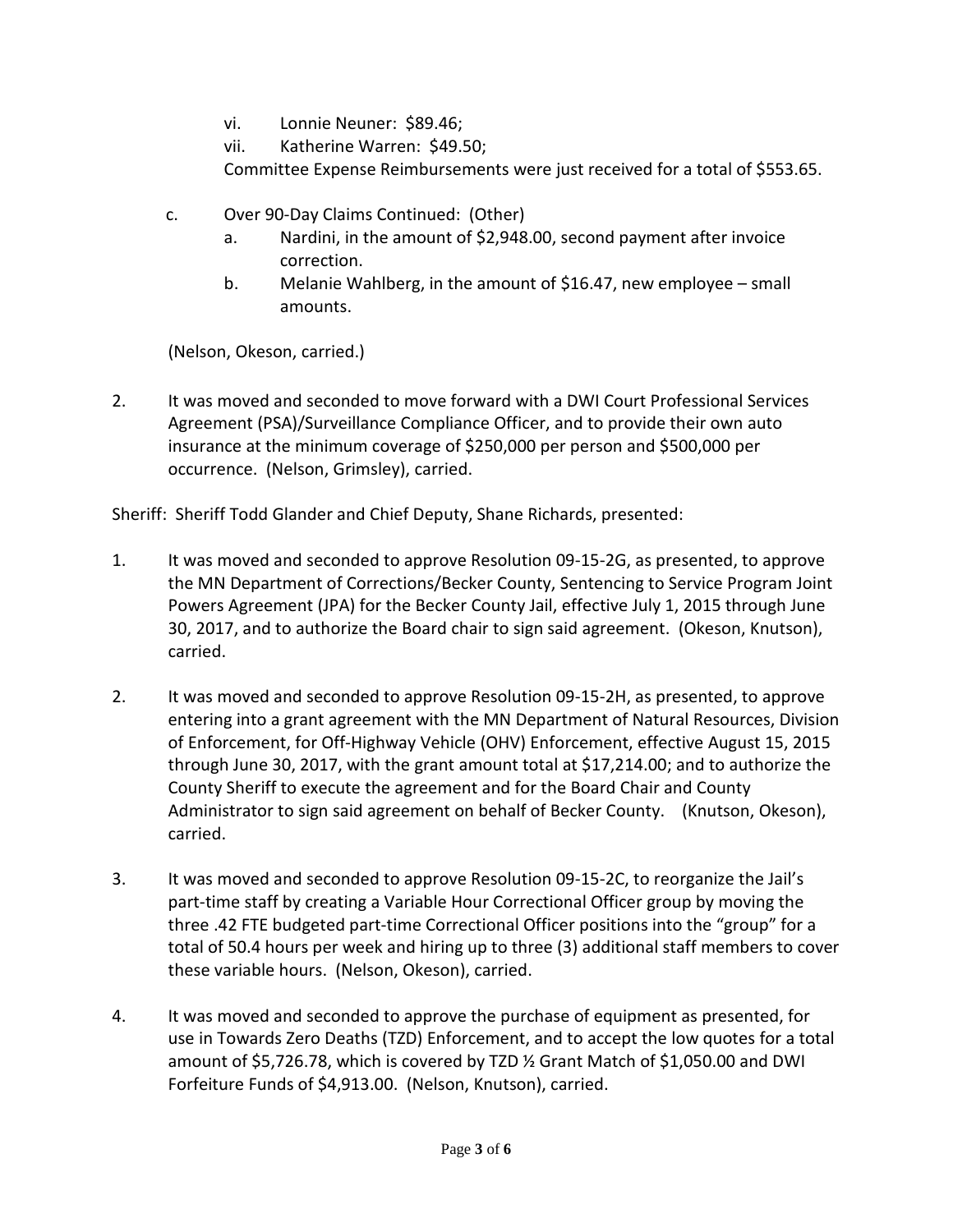5. An update and analysis on the Transport Officer Request costs for 2016 were presented and a brief discussion was held.

Wally Fatland was granted permission to address the board, referencing information he recently sent to the commissioners and voicing his concerns in regards to a past tax forfeited land sale. The board noted his concerns and a brief discussion was held, with a recommendation for Mr. Fatland to meet with the county commissioner representing his district, Commissioner Okeson.

Human Services: John Dinsmore, Human Services Director, and Denise Warren presented:

- 1. Mr. Dinsmore provided an overview and update on two planning documents; the 2016- 2017 Minnesota Family Investment Program (MFIP) Biennial Service Agreement and the 2016-2017 Becker County and Tribal Child Care Plan.
- 2. It was moved and seconded to approve the Family Resource Center and Lakes Crisis and Resource Center contract addendums, as presented. (Skarie, Okeson), carried.
- 3. MN Legislation approved additional funds for child protection, with Becker County receiving \$172,800 on July 10th; it was noted that these funds will be used to purchase the additional services as outlined in the aforementioned contract addendums. Discussion was held on the use of any remaining balance from the Child Protection allocation by year end, if applicable.
- 4. It was moved and seconded to approve Resolution 09-15-2F, to fill the vacant full-time Office Support Specialist position, due to a resignation, through the Merit System and to backfill if necessary. (Skarie, Nelson), carried.
- 5. It was moved and seconded approve converting the new Part-time Child Protection Social Worker position that was approved at the August 18, 2015 Board of Commissioner's meeting from .6 FTE's to .7 FTE's, as presented. (Skarie, Knutson), carried.
- 6. It was moved and seconded to approve the Human Services claims for Human Services, Community Health, and Transit, as presented. (Knutson, Nelson), carried.

Economic Development Authority (EDA): Guy Fischer presented:

1. It was moved and seconded to approve submitting the MN Pollution Control Agency, Targeted Brownfield Assessment Program (TBAP) Application for Phase I/II Assessment of Gary's Furniture Building in Frazee, MN, as presented, and also the cover letter addressed to Mr. John Betcher, MNTBAP Coordinator at the Minnesota Pollution Control Agency in St. Paul, MN. (Nelson, Okeson), carried.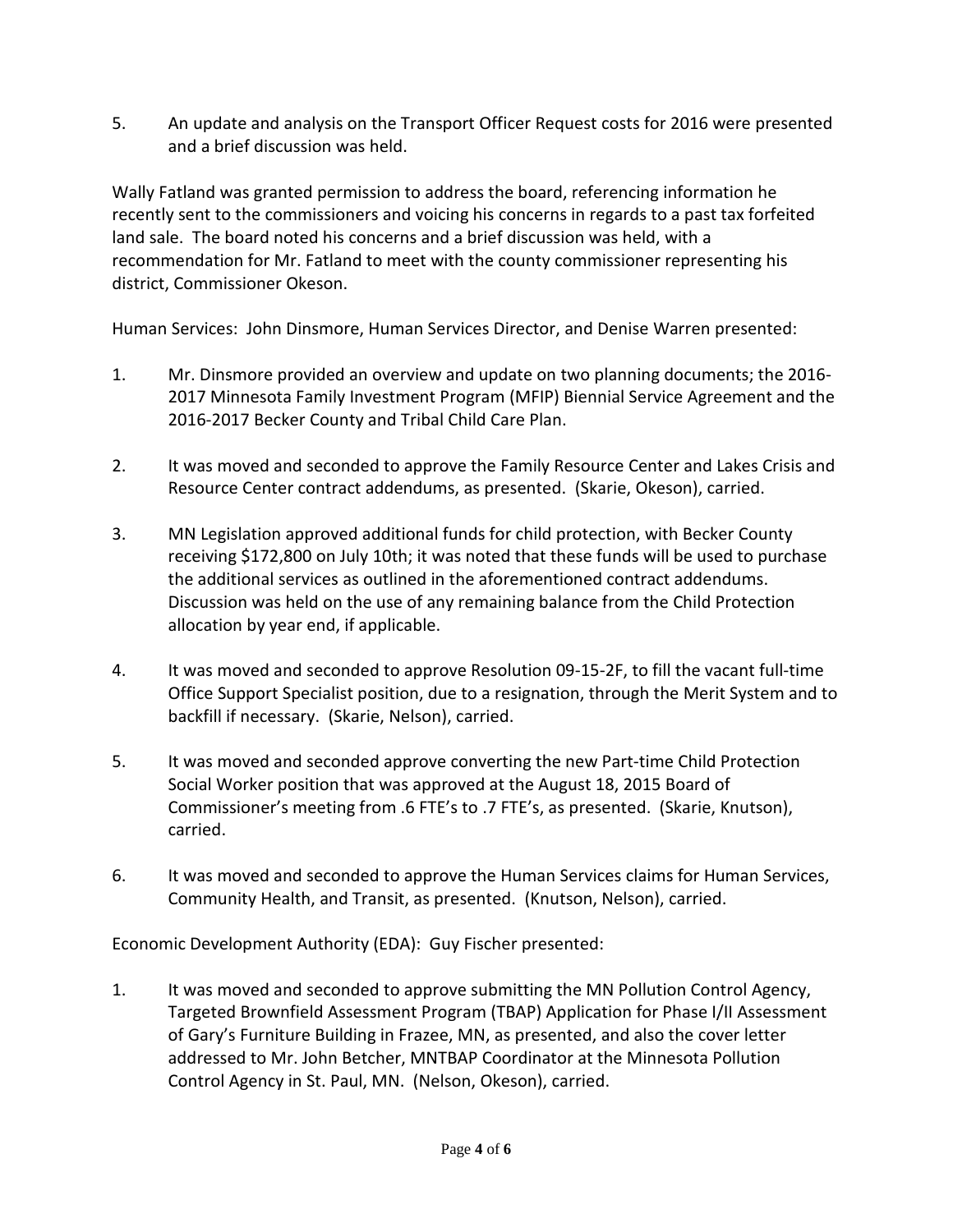2. Mr. Fischer presented information in regards to the Heartland State Trail Extension from Park Rapids to Moorhead, MN and requested acceptance of a contract from Apex Engineering Group, to provide services to assist in the evaluation of potential multi-trail routes. Discussion followed. The Board has requested that a Request for Proposal (RFP) be utilized and Mr. Fischer was directed to return to the Board for review and approval of the RFP before it is posted, etc.

Environmental Services: Steve Skoog presented:

- 1. It was moved and seconded to approve Resolution 09-15-2D, to fill the vacant part-time Solid Waste Clerk position, due to a resignation. (Knutson, Nelson), carried.
- 2. It was moved and seconded to approve Resolution 09-15-2E, to approve entering into a Paint Stewardship Agreement with PaintCare, Inc., as presented. (Skarie, Okeson), carried.

Planning and Zoning: Eric Evenson-Marden presented:

- 1. It was moved and seconded to concur with the Planning Commission (September 8, 2015), to approve a Conditional Use Permit (CUP), as submitted by Todd Arntson, to begin renting the existing barn as an event center for primarily weddings, for the project located at 11471 Co. Hwy. 4, Cormorant Township, with the stipulations that any band or disc jockey stop playing at 1:00 a.m. and the days allowed are Friday, Saturday, or Sundays, with one event allowed per weekend, due to the request would not be detrimental to the surrounding area. (Knutson, Nelson), carried.
- 2. It was moved and seconded to concur with the Planning Commission (September 8, 2015), to deny a Conditional Use Permit (CUP) for a pallet-jack and small engine repair shop, as submitted by Dennis E. and Kristine A. Bohner, for the project located at 17107 N. Leaf Lake Road in Lake Eunice Township, due to the fact the request is creating a junkyard, is not compatible in a residential setting, and the use would be detrimental to the surrounding area. (Knutson, Skarie), carried.
- 3. It was moved and seconded to concur with the Planning Commission (September 8, 2015), to approve a Certificate of Survey, as submitted by Jessica Brattland, for two tracts of land, with Tract A consisting of 91,000 square feet +/- and Tract B consisting of 92,000 square feet +/-, with the remnant area of 37,231 to be attached to Tract A, for the project located in Erie Township, Pickerel Lake, due to the request meets the criteria of the Ordinance, and also a change of zone from Agricultural to Residential for both tracts. (Okeson, Knutson), carried.